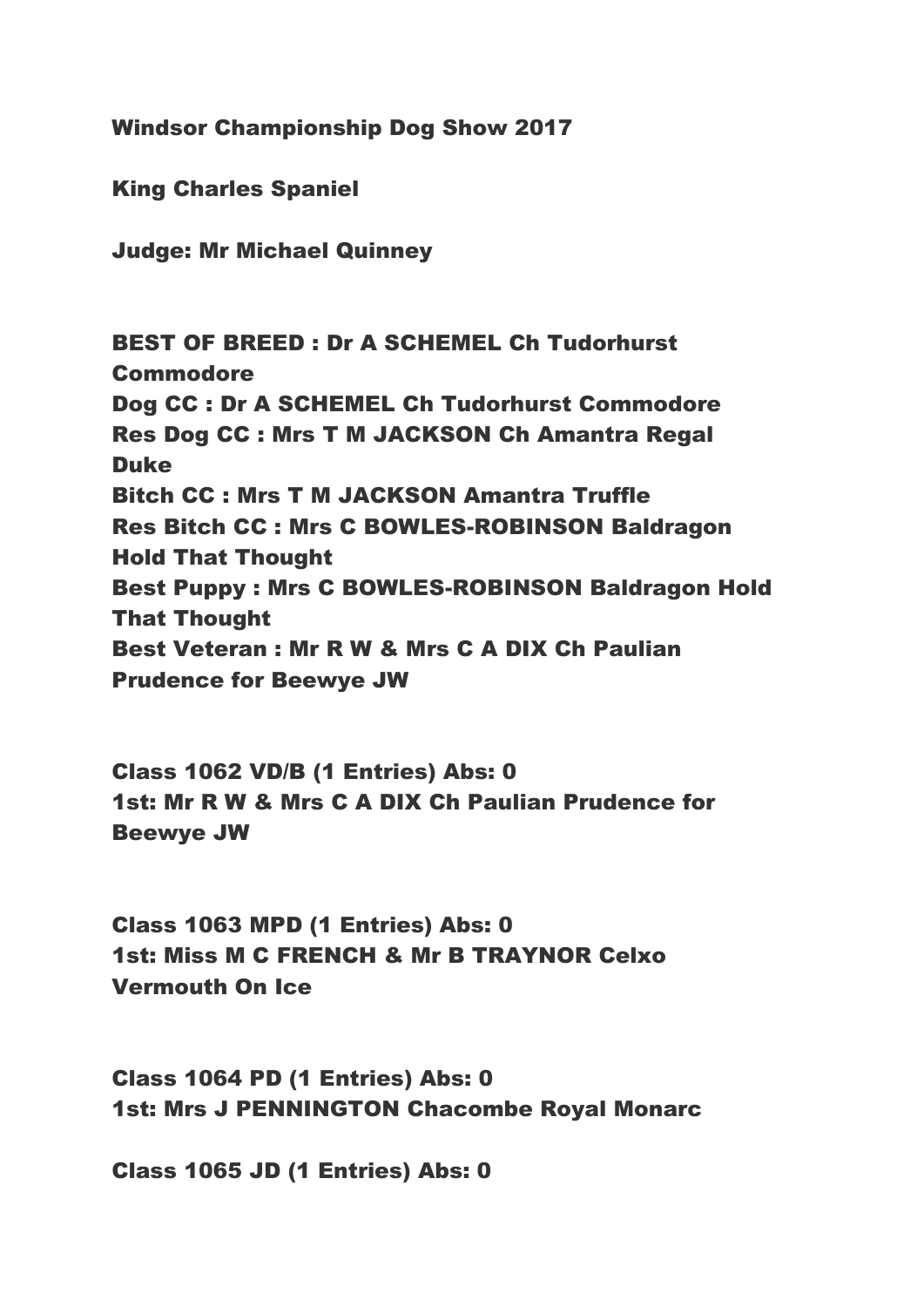1st: Miss V Cox Petitpaws Black Prince

Class 1066 PGD (7 Entries) Abs: 0 1st: Mr R F & Mrs E A RUSHTON Justacharma He Is So Magic At Tiflin 2nd: Mr S C & Mrs G A SMITH Justacharma One So Magic 3rd: Miss V COX Petitpaws Black Knight Res: Mrs S E LINDLEY Headra's Flash The Cash At **Mealind** VHC: Miss C MELVILLE Amantra Tiberius Class 1067 LD (8 Entries) Abs: 1 1st: MRS D SCHILIZZI & MRS P HEALY-GATES Chacombe Iggle Piggle 2nd: Mr S C & Mrs G A SMITH Justacharma Magic Is **Here** 3rd: Lady S JOHNSON Tomodachi Of Alambra (Imp) Res: Mrs J PENNINGTON & Mr T ASHBURN Chacombe Whats Wanted VHC: Mrs K L & Mr M L AUSTIN Dragonheart Winter

Morning

Class 1068 OD (6 Entries) Abs: 0 1st: Dr A SCHEMEL Ch Tudorhurst Commodore 2nd: Mrs T M JACKSON Ch Amantra Regal Duke 3rd: Mrs M HUNTER Maynorth Shades Of Heaven At Hooebarton Res: Ms C WILLIAMS Ch Gr Ch Maibee Orlando VHC: Mrs J PENNINGTON Ch Tudorhurst Diamond

Class 1069 GC D or B NO ENTRIES

Class 1070 MPB (1 Entries) Abs: 0